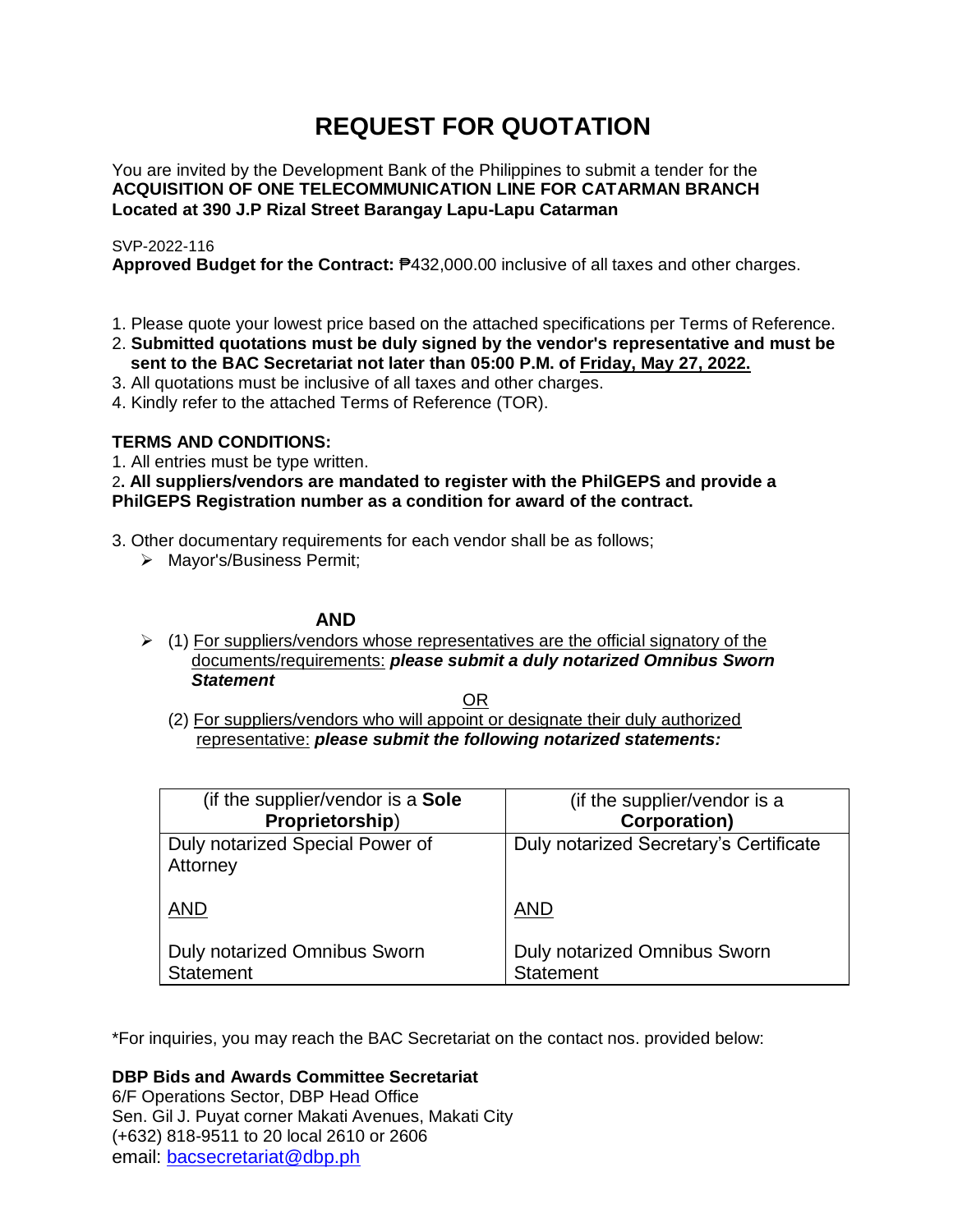#### **Annex A**

### ACQUISITION OF NEW, ADDITIONAL AND/OR REPLACEMENT TELECOMMUNICATION LINE/CONNECTIVITY SERVICE FOR THE DEVELOPMENT BANK OF THE PHILIPPINES (DBP)-**CATARMAN BRANCH**

#### APPROVED BUDGET FOR THE CONTRACT: Php 432,000

### **TECHNICAL SPECIFICATIONS**

## **A. BACKGROUND**

The telecommunication connectivity service (line) is for the connection of DBP online systems, services and facilities in any of the following DBP remote sites:

A.1. Branch Office, including:

A.1.a. Lending Center A.1.b. Cash Center A.1.c. Branch-Lite Unit

A.2. Automated Teller Machine (ATM)

#### **B. OBJECTIVE**

To acquire stable, reliable and secure telecommunication connectivity/line service to link DBP remote sites to the Head Office from an authorized and qualified telecommunication service provider (Telco).

#### C. COVERAGE OF THE CONTRACT

The contract will be for a one (1) year period starting from date of acceptance of service with the option for automatic renewal.

#### **D. MINIMUM SPECIFICATIONS**

D.1. Connectivity/Line Service Availability

> The minimum availability of service is 99.6%.

- D.2. Connectivity/Line Specifications
- D.2.a. Branch Office  $\triangledown$ 
	- D.2.a.i. Wired MPLS/VPN, Radio Last Mile with minimum of 10 Mbps bandwidth
	- D.2.a.ii. Inclusive network equipment, such as router and or router/modem, must not be on End-of-Life/End-of-Support status within the contract period
	- D.2.a.iii. Router must support GRE/mGRE tunneling and IP Security (ex. dynamic VPN) and SNMP
	- D.2.a.iv. DBP shall have the full access of the router
	- D.2.a.v. Provide near real time and historical link monitoring

#### D.2.b. ATM - Wired

- D.2.b.i. VPN connection at least 128 Kbps via MPLS
- D.2.b.ii. Inclusive network equipment, such as router and or router/modem, must not be on End-of-Life/End-of-Support status within the contract period
- D.2.b.iii. Support GRE tunneling and SNMP
- D.2.b.iv. Provide near real time and historical link monitoring

Page 1 of 4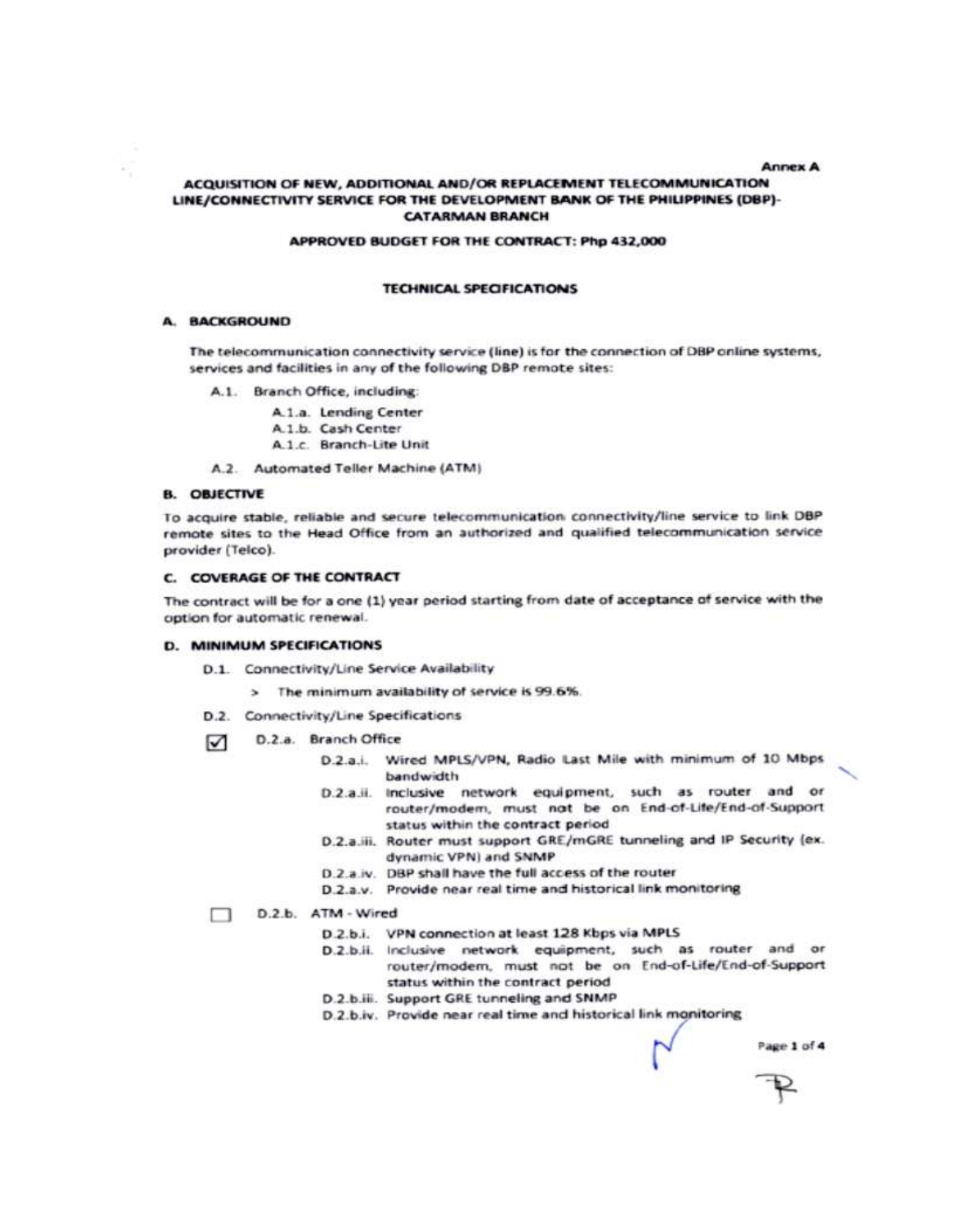- Apparent of a large single-office and for set activities of their panels for a top

FRAUDOMIST FRAUDOLOGICAL DISTRIBUTION CONTRACTOR DE CHERAUMENT COMPT

- D.2.c. ATM Wireless
	- D.2.c.i. Provide data transmission function by public GPRS/GSM network or higher
	- D.2.a.vi. Inclusive network equipment, such as router and or router/modem, must not be on End-of-Life/End-of-Support status within the contract period
	- D.2.c.ii. Support GRE Tunneling and SNMP
	- D.2.c.iii. Provide GUI access for local and remote management
	- D.2.c.iv. Operate at -30"+75"C temperature
	- D.2.c.v. Has LED status indication
	- D.2.c.vi. Support RJ45 console port
	- D.2.c.vii. Include: 1 power cord, 2 antennas, 1 console cable, 1 set documentation
	- D.2.c.viii. Provide near real time and historical link monitoring.
	- D.2.c.ix. Meet the average latency requirement of not greater than 200ms measured using the Ping utility or any similar mobile applications
	- D.2.c.x. Meet signal requirement of not less than 2 bars measured using
	- mobile or similar devices capable of said measurement D.2 c.xi. DBP shall have full access to the Modem/Router
- D.3. Support Services and Incident Management
	- D.3.a. The Telco shall provide 24 x 7 onsite, telephone and email support. For every service unavailability/downtime reported, the response time shall be within thirty (30) minutes.
	- D.3.b. Upon the occurrence of service unavailability/downtime, the Telco shall:
		- D.3.b.i. Conduct problem isolation/resolution and link restoration activities
		- D.3.b.ii. Notification via electronic mail [E-mail) and telephone within one (1) hour of the occurrence
		- D.3.b.iii. Minimum of twice a day status report to DBP via E-Mail
		- D.3.b.iv. Estimated time of arrival (ETA) if onsite activities required
		- D.3.b.v. Estimated time of resolution (ETR)
		- D.3.b.vi. Root cause
		- D.3.b.vii. Comply with DBP policies on security and confidentiality during support services.
	- D.3.c. The Telco shall submit an incident report stating the reason/s for the outage and detailing the steps undertaken to resolve a particular problem upon DBP's request.
- D.4. Service Performance Review
	- > The Telco shall conduct a performance review session at least once every quarter of a year

### E. TELECOMMUNICATION CONNECTIVITY/LINE REQUIREMENT CLASSIFICATION

The primary objective of the following provisions is to have multiple Telcos per site, providing service redundancy, high availability and avoiding single point of failure.

- E.1. New Telecommunication Line Requirement
	- E.1.a. Covered Sites

Page 2 of 4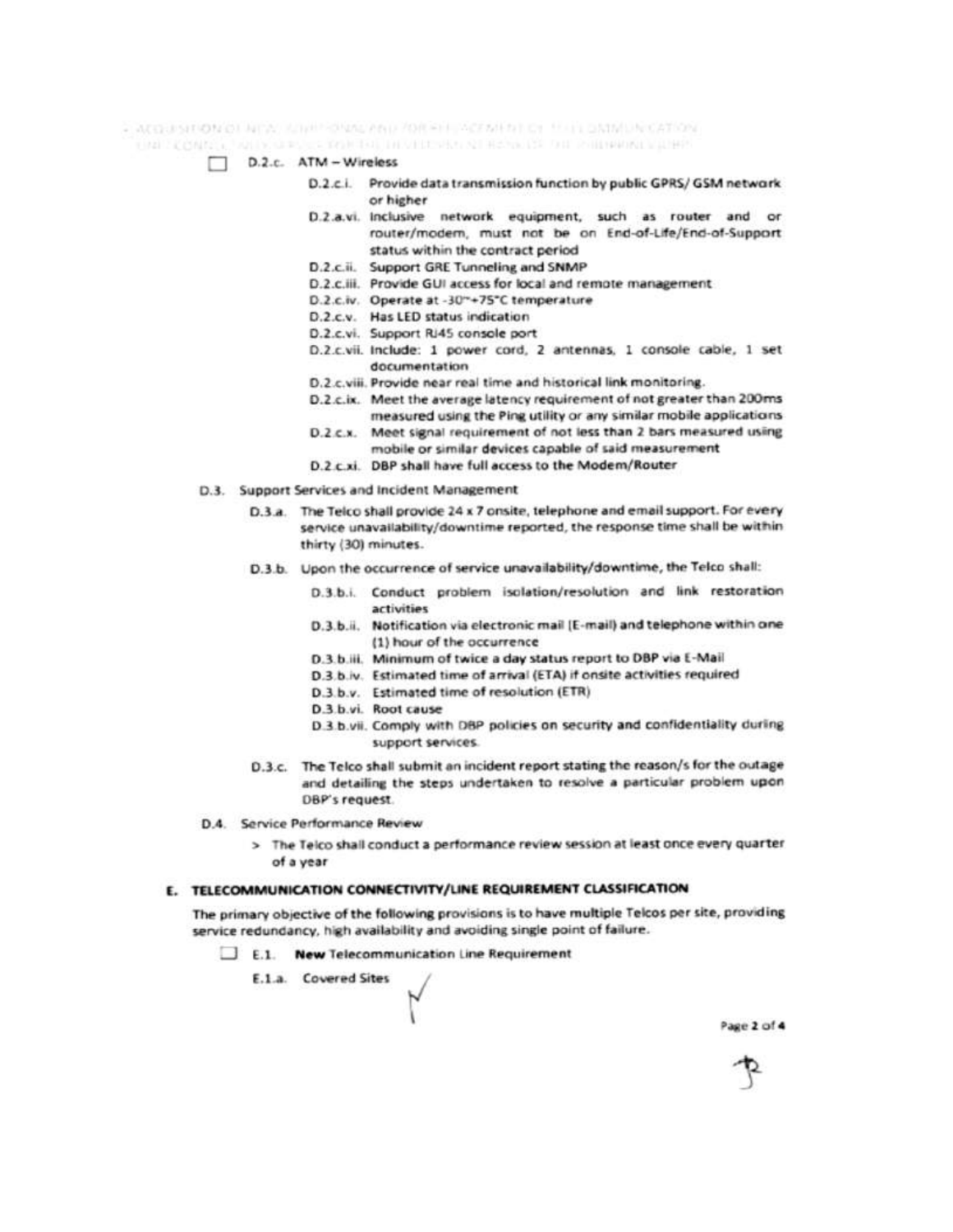FACE JIS NON THEN WE SHIP IT MAKE YOU HE HULL MENT OF THE COMMUNICATION

CAR COMMETED FERRIS FOR THE THIS COPIES AL AMA OF THE PHILIPPINES. THEY

> New remotes sites

## E.1.b. Telco Selection Criteria

- > Telecommunication Line for Branch Office
	- E.1.b.i. Two (2) different Telcos (Telco A and Telco B) shall be selected
	- E.1.b.ii. Telco A is the lowest (winning) provider
	- E.1.b.iii. Telco B is the second lowest provider
- > Telecommunication Line for Additional ATM Facility of a Branch Office
	- E.1.b.iv. The Telco must be different from the one which has the majority or most of the telecommunication connectivity services provided for the ATM/s of that Branch Office
- E.2. Additional Telecommunication Line Requirement
	- E.2.a. Covered Sites
		- > For existing sites with existing telecommunication line/s
	- E.2.b. Telco Exception
		- > The Telco/s of the existing line/s servicing the site shall not be invited and will not be allowed to participate
- E.3. Replacement Telecommunication Line Requirement ⊽
	- E.3.a. Covered Sites
		- > For existing sites with existing telecommunication line/s
	- E.3.b. Telco Exception
		- E.3.b.i. For Telco Redundancy Replacement
			- > The Telco of the existing line/s servicing the site including the one to be replaced shall not be invited and will not be allowed to participate
		- E.3.b.ii. Replacement for the Purpose of Telecommunication Line Capacity (Bandwidth) Upgrade
			- > The Telco of the other existing line/s servicing the site (i.e., other than the one to be replaced) shall not be invited and will not be allowed to participate
		- E.3.b.iii. For Wireless to Wired Facility Replacement
			- > The Telco of the other existing line/s servicing the site (i.e., other than the one to be replaced) shall not be invited and will not be allowed to participate

# F. DISCONTINUANCE OF SERVICE

DBP can opt to discontinue the service within the contract period without pre-termination fee/s, if the Telco provider fails to meet the required minimum availability of service, specified in item D.1, for three (3) consecutive months (3-strike rule)

# **G. PAYMENT**

The payment shall be in a monthly basis every after the service acceptance.

Page 3 of 4